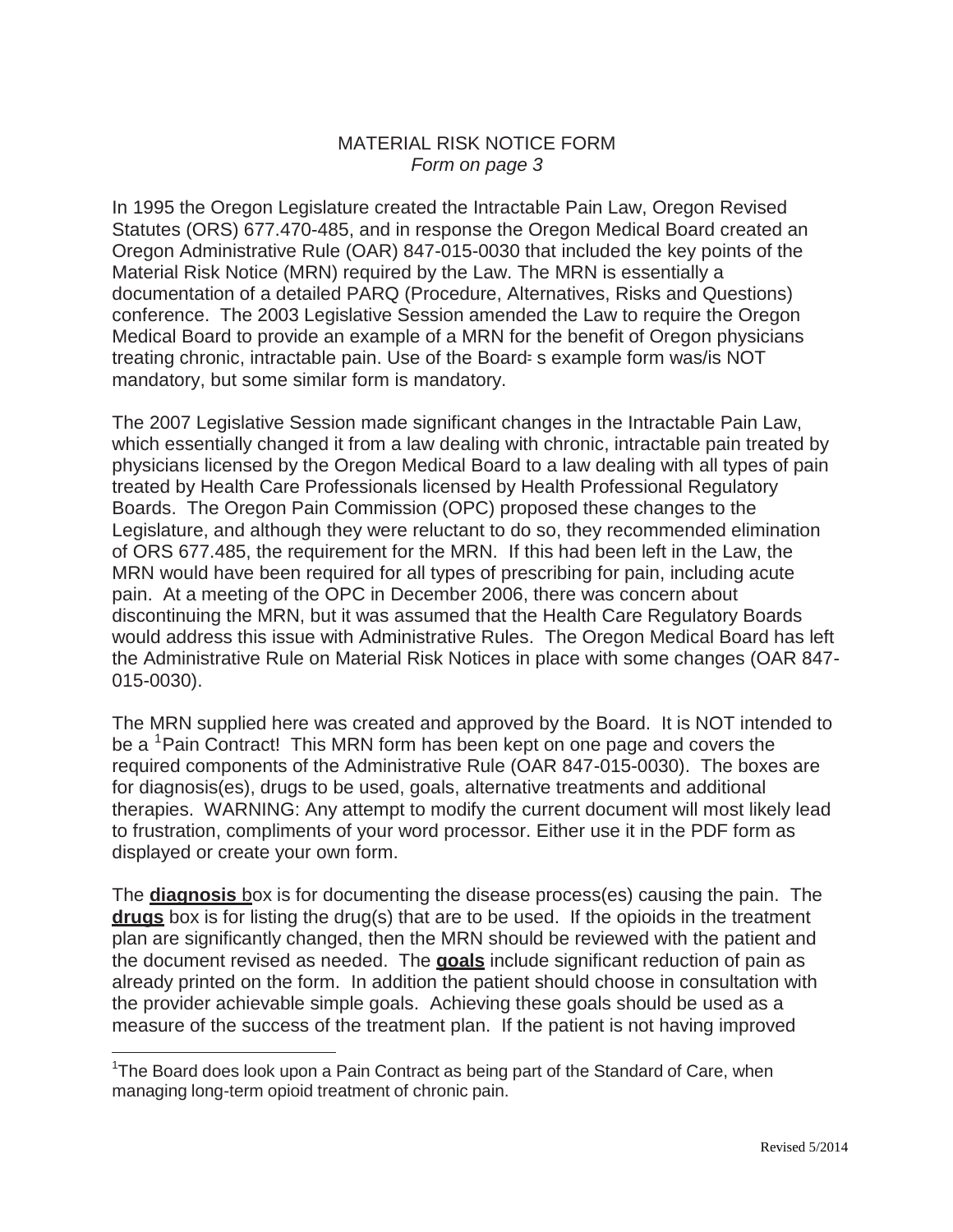function, the treatment is not working. Subsequent adding and subtracting goals may prove helpful in managing some patients.

A list of **additional therapies** gives the provider a chance to make the patient understand that the treatment for chronic intractable pain includes patient participation in his/her own care and serves as notification that their participation in such things as mental health evaluation, physical therapy, urine screens etc. may be needed. These items can also be addressed as part of a Pain Contract.

On the bottom of the form the patient is asked to acknowledge that the provider has reviewed with him/her the information on the form to the patient-s satisfaction, and whether the patient has requested more information and received that information to his/her satisfaction. The provider signature testifies that the provider has reviewed the form with the patient.

Even though the original legal requirement for a consultation in all cases of chronic intractable pain has been eliminated, there will be many situations when the recognized standard of care in managing these patients will require such consultations. This is especially true for cases in which the diagnosis or the appropriate treatment is unclear, the treatment is not accomplishing the expected goals, or the patient-s medical condition appears to be complex and very difficult to manage.

The Oregon Medical Board's website has links to the Oregon Revised Statutes (ORS) and Oregon Administrative Rules (OAR) for your convenience. Please refer to the left side of the Board's home page,<http://www.oregon.gov/OMB/> .